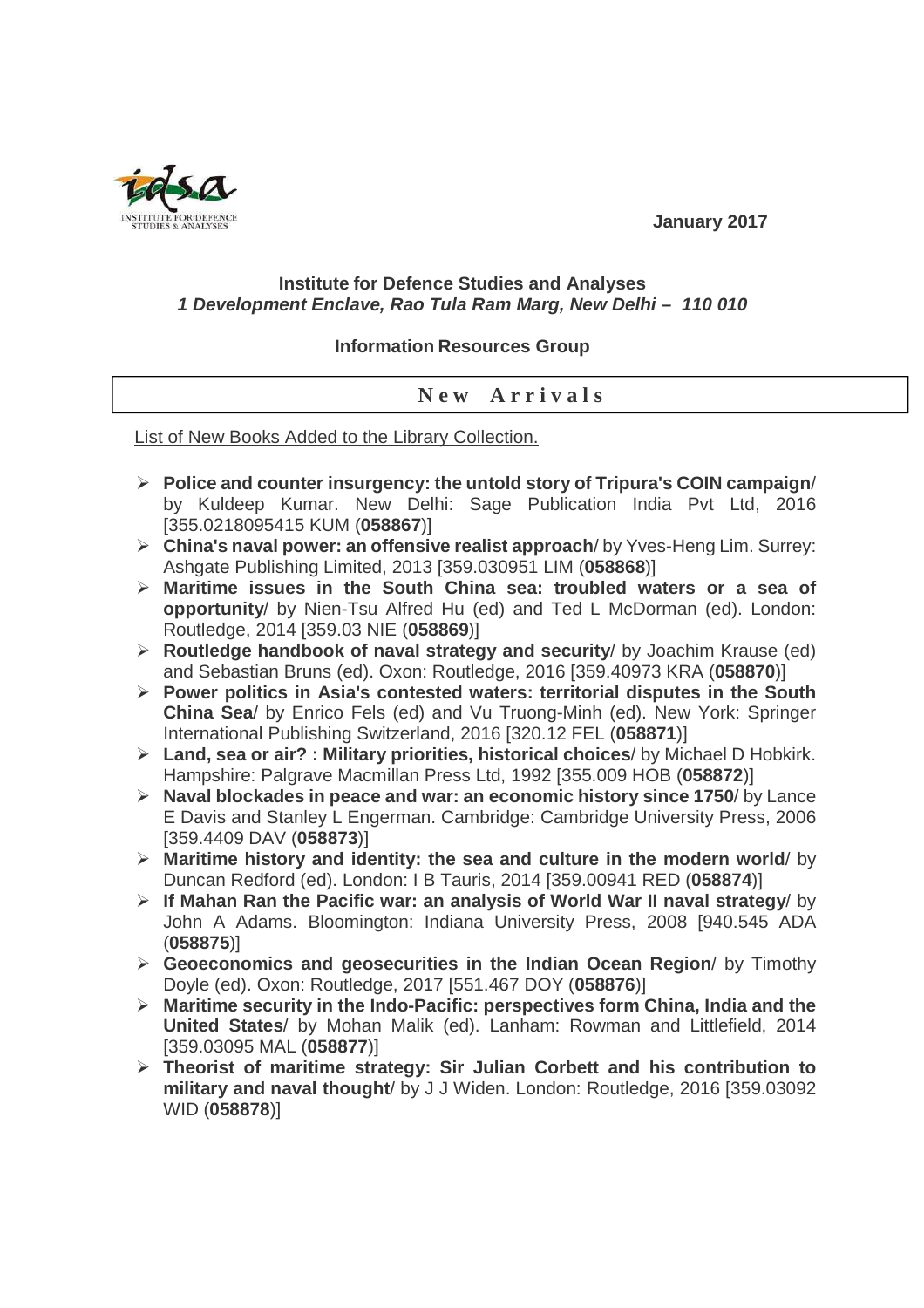- **China's strategic interests in the South China Sea: power and resources**/ by Sigfrido Burgos Caceres. London: Routledge, 2014 [355.033051 CAC (**058879**)]
- **Twenty-first century seapower: cooperation and conflict at sea**/ by Peter Dutton (ed), Robert S Ross (ed) and Qystein Tunsjo. London: Routledge, 2012 [359.03 DUT (**058880**)]
- **Sea power and the Asia-Pacific: the triumph of Neptune?** / by Geoffrey Till (ed) and Patrick C Bratton. London: Routledge, 2012 [359.03091823 TIL (**058881**)]
- **Jane's weapons 2016-2017: infantry**/ by Richard D Jones. Surrey: IHS Global Limited, 2016 [623.44 JON (**058882**)]
- **Jane's C4ISR and mission systems 2016-2017: maritime**/ by David Ewing, Malcolm Fuller, Hugh Griffith, and John Williamson. Surrey: Jane's Information Group, 2016 [623.7305 EWI (**058883**)]
- **Jane's land warfare platforms 2016-2017: artillery and air defence**/ by Christopher F Foss, James C O' Halloran. Surrey: IHS Global Limited, 2016 [623.42 FOS (**058884**)]
- **Jane's international ABC aerospace directory 2016**/ by IHS Jane's. Surrey: IHS Global Limited, 2016 [338.762910294 IHS (**058885**)]
- **Jane's flight avionics 2016-2017**/ by Arun Sasidharan. Surrey: IHS Global Limited, 2016 [629.135 SAS (**058886**)]
- **Jane's land warfare platforms 2016-2017: armoured fighting vehicles**/ by Christopher F Foss. Surrey: IHS Global Limited, 2016 [623.7475 FOS (**058887**)]
- **Jane's fighting ships 2016-2017**/ by Stephen Saunders. Surrey: IHS Global Limited, 2016 [623.825 SAU (**058888**)]
- **Jane's weapons 2016-2017: air-launched**/ by Rahul Udoshi. Surrey: IHS Global Limited, 2016 [623.7461 UDO (**058889**)]
- **Jane's all the world's aircraft 2016-2017: development and production**/ by Paul Jackson (ed). Surrey: IHS Jane's, IHS Global Limited, 2016 [629.133 JAC (**058890**)]
- **Jane's weapons 2016-2017: naval**/ by David Ewing. Surrey: IHS Global Limited, 2016 [623.8251 EWI (**058891**)]
- **Jane's weapons 2016-2017: Strategic**/ by James C O'Halloran. Surrey: IHS Global Limited, 2016 [623.4519 OHA (**058892**)]
- **Jane's world air forces 2016**/ by Lindsay Peacock and Eleanor Keymer. Surrey: IHS Jane's, IHS Global Limited, 2016 [358.4 PEA (**058893**)]
- **Jane's world armies 2016**/ by Eleanor Keymer. Surrey: Jane's Information Group, 2016 [355.3 KEY (**058894**)]
- **Jane's world defence industry 2016**/ by Guy Anderson. Surrey: IHS Jane's, IHS Global Limited, 2016 [338.7623025 AND (**058895**)]
- **Jane's world navies 2016**/ by Eleanor Keymer. Surrey: IHS Jane's, IHS Global Limited, 2016 [359.3 KEY (**058896**)]
- **Jane's amphibious and special forces 2016**/ by Andrew White. Surrey: IHS Jane's, IHS Global Limited, 2016 [623.825 WHI (**058897**)]
- **Military psychology: international perspectives**/ Samir Rawat (ed). Jaipur: Rawat Publications, 2017 [355.345 RAW (**058898**)]
- **India and World War II: war, armed forces, and society, 1939-45**/ by Kaushik Roy. New Delhi: Oxford University Press, 2016 [940.54 ROY (**058899**)]